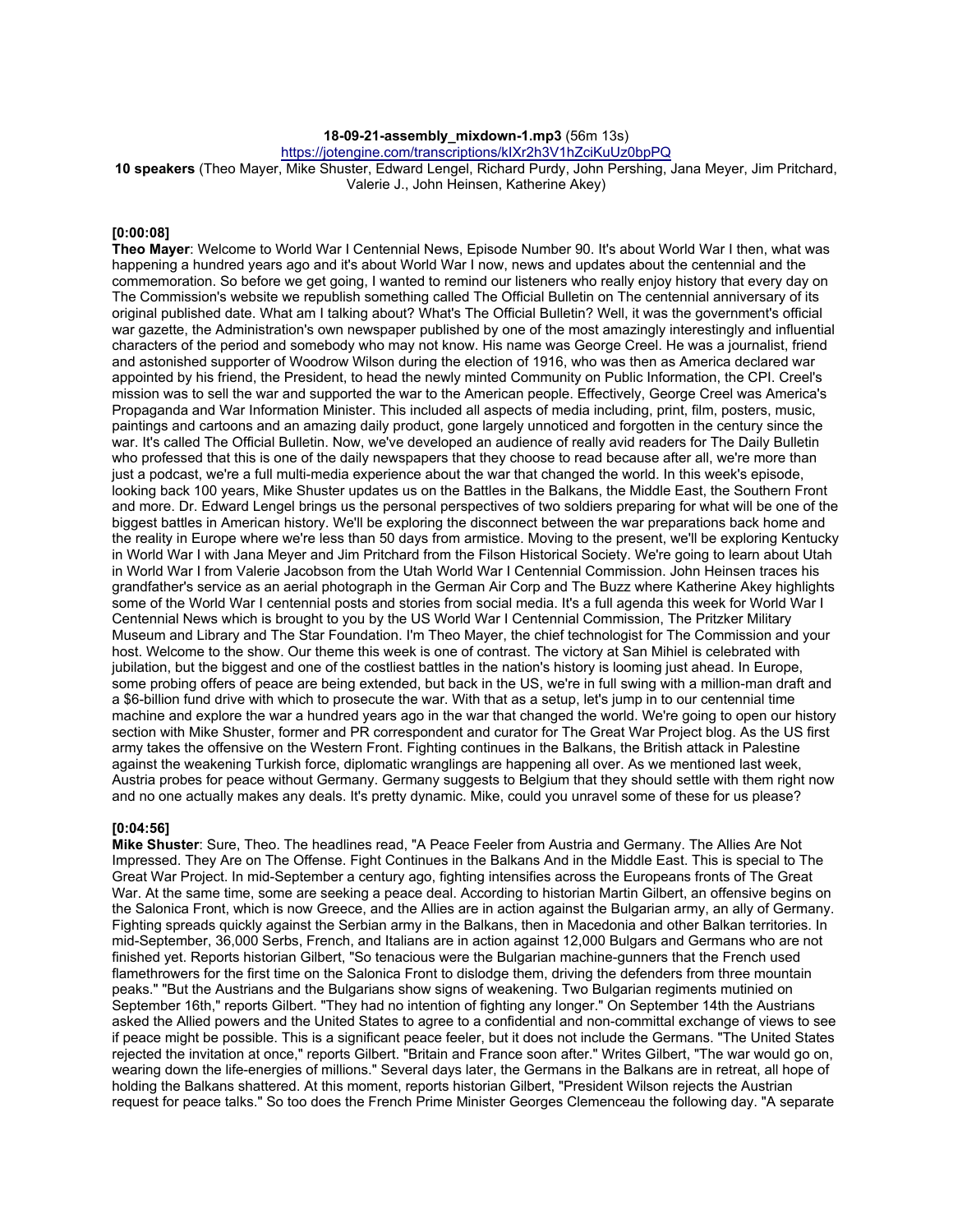German peace offer to Belgium on the basis of no claims to be made by Belgium was rejected three days later. On the Western Front the Allies continued to advance. In the second half of September a hundred years ago, "The British Expeditionary Force took 30,000 prisoners, more than in any previous week of the war." And there was significant action once again in the Middle East. Intelligence seized by the Turkish leadership in Palestine indicates that plans for a Turkish offensive are underway. The British counter with an offensive of their own. A British artillery bombardment begins on September 19th. Reports Gilbert, "Then at dawn on the 20th the British resumed their northward offensive that had ended a year earlier with the capture of Jerusalem. Within a few hours, the British infantry had broken the Turkish defense lines, and British cavalry were advancing rapidly northward." In two days fighting, the British take 7,000 prisoners. The Turks are demoralized and eager to give up the fight which is precisely what they do and back in Europe, the Allies, bolstered by a huge American presence, have a plan of their own, but that's the story for next time and that some of the stories from The Great War Project a century ago.

## **[0:08:19]**

**Theo Mayer**: Mike Shuster is the curator for The Great War Project blog. The link to his post is in the podcast notes. Joining us now is Dr. Edward Lengel, military historian and segment host for America Emerges: Military Stories from World War I. As the offensive at San Mihiel concludes and as Ed foreshadowed in his segment last week, a major military battle is looming. The Meuse-Argonne Offensive will begin on 26th of September and it's going to continue until the 11th hour of the 11th day of the 11th month, when an armistice is enacted on the Western Front. Today, Ed brings us the story of two soldiers who were there at the start of this historic battle.

## **[0:09:08]**

**Edward Lengel**: The largest and bloodiest battle in American history, with over 1 million soldiers involved and over 100,000 casualties including some 26,000 killed in action, began one hundred years ago on September 26, 1918. Two men of the 79th Division's 314th Regiment left eyewitness accounts of the first hours of a battle that changed American history. The Meuse-Argonne opened with the assault of the US First Army, with nine mostly green divisions in the front lines under the overall command of General John J. Pershing, into some of the most forbidding terrain on the Western Front. But the average American Doughboy saw little of the big picture. Second Lieutenant John W. Kress attended an officers' meeting on the evening before the attack. "Instructions were very vague as to who was on the left and who was on the right or what our objectives were," he remembered. "We were told to hold foremost in our minds that we were to push forward, forward, and ever forward every moment of the time." While moving into positions that night and preparing for assault, Kress saw tanks for the first time. "Suddenly a black rattling monster loomed up before us almost filling the road completely. This was the first time we had seen one of those gigantic tanks we had heard so much about. Several of them came clattering along, making enough noise to waken the dead. They were followed by a few of the smaller type called 'whippet' tanks. From a distance, this combination looked like some animal with its young brood." Kress then witnessed the massive artillery bombardment on the German front lines. "Looking back in the direction from which we had come, one could see the landscape as a mass of belching fire as if some restless volcano were playing there. As we watched the unfolding of this drama, we instinctively felt that here was history in the making, and that we were actors, however small, taking part in the making of the history, not of a nation or nations but of the world to be." Private Andrew J. Kachik, a coal miner who had been drafted to serve as a private in H Company, found inspiration in his faith as he faced the prospect of battle on September 25th. "We got rid of our blankets and tents. The only things we kept were a raincoat, over coat and light pack for our mess kits and shaving kit. That evening for our supper, we had soup which I still think was made out of leaves pulled off the trees. It was awful. We were mad but it didn't do us any good. After supper we got orders for Church services. Our Chaplain had a few boys bend some small trees to make an arch over the Altar which was a couple of big boxes. He also heard our confessions and gave us Holy Communion. I will never forget that evening. I knew God was there." The private and his buddies moved forward in pitch dark the next morning, trying to avoid falling into huge shell holes. "The worst part was the ground was a big swamp," he remembered. "Sometimes I sank up to my knees." As light dawned, Kachik nervously kept jumping into smaller shell holes and peeking out to scan the ground ahead. His buddies mocked him until, as Kachik recalled, "An Austrian 88 shell came our way. It missed our hole by about a hundred yards. It went 'whiz bang' and sounded like a million window panes being broken. After that they couldn't get me to look out again." The following morning, when it was again dark, Kachik's company happened upon what looked like an enemy machine gun nest. "A voice hollered 'Halt' and something else in German," he remembered. "The Captain said to me 'Let's capture this German,' and hollered, 'Comrade' and started shooting his hand gun 45 and I shot one shot. We ran toward the voice. Well, all hell broke loose. It was a machine gun nest. My captain disappeared. When the machine gun started shooting at us, it made a glaring red light and the star shells the Germans shot in the air made a lot of light. I dropped to the ground and made myself as flat as I could. I didn't dare to move, not even a muscle. I waited until the star shell went out. I crawled back to the road and found a big shell hole on it. So I stayed there all by myself. I sure was scared. I didn't know what to do. I knew that I had to get out of there while it was still dark. The machine gun was about fifty steps away from me. I am not ashamed to say that I prayed fast." Three more Americans tumbled into same shell hole and they decided to wait for their company to rescue them. Kachik recalled, "It was still foggy but we could see a good distance and the Germans could see us too. They spotted us and started shooting rifle grenades in our hole. Everybody tried to get out first. As things turned out, I was the last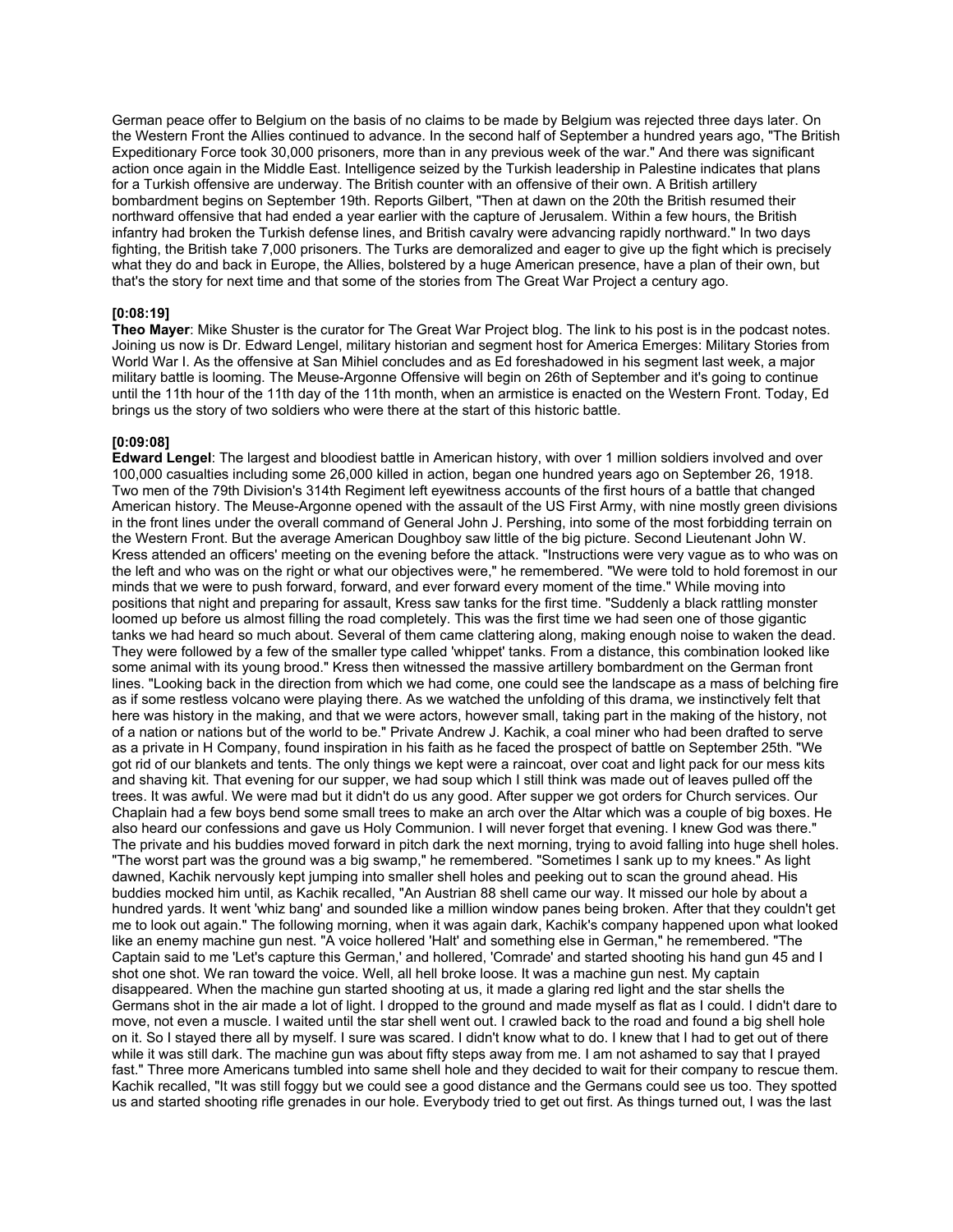one out. Maybe that saved my life. Two of our scouts that went out first, got wounded so badly that they died later. Two of us had to crawl in a ditch by the road for about 300 yards on our stomachs." Kachik survived this first encounter. On the following morning, he moved forward following a group of French tanks. "It was rough because the Germans were shooting their cannons right at the tanks. Some shells missed and came at us. At the same time, other shells were bursting over our heads and on the ground. I could hear the shrapnel hitting the ground all around me and some boys getting hit and some killed, and every time a machine gun opened up, our Captain would give an order to lie down. I could hear the bullets going over my head just like bees buzzing. I never knew that a small lump of dirt as big as my hand looked like a big rock when somebody is shooting at you." The first great test of American arms in the twentieth century had just begun.

## **[0:15:10]**

**Theo Mayer**: Dr. Edward Lengel is an American military historian and our segment host for America Emerges: Military Stories from World War I. We put links in the podcast notes to Ed's post and his author's website. Although the actions in all fronts are turning in favor of the allies, although there are exploratory of peace, back home the US Government behaves as if and prepares for this war to go on for a long time. This includes a million-man draft and an unbelievably huge \$6-billion Liberty Loan drive. With the clarity of hindsight, we know that an armistice is only 50 days away, but that's not the temper of the time. From the pages of The Official Bulletin. Dateline Friday, September 27, 1918. Headline, Four-Minute Men Prepared For Liberty Bond Campaign and the story reads. On the evening of Saturday, September 28th, it is estimated that nearly 150,000 allied speakers will go into action in all parts of the United States. All speaking on the Fourth Liberty Loan and all basing their speeches upon the information contained in the latest bulletin published by The Four-Minute Men by the Committee on Public Information. A great many of these speakers will be ministers of all creeds who have recently become affiliated with this organization of official spokesman for the government. Between 40,000 and 50,000 of the total will be commissioned Four-Minute Men who have already carried the message through the last three campaigns. So, let's listen to an actual Four-Minute Man as he pitches the idea.

#### **[0:17:01]**

**Richard Purdy**: It is simply a question now of the survival of autocracy or democracy. It is a fight to the finish and it is up to us. All the evidences about the city advertising this great loan and the many speakers that appear before you do so at the request of the government to thoroughly acquaint the American public with the situation. It is thought that with our 110,000 million of people fully [inaudible] , we are very likely to start something that can be heard in Berlin. It is our duty to hurry to that war front with all the haste and energy we can summon and with every reason that our 250 billion in national wealth can command before that shadow crosses the Atlantic. The latest news from the front is cheering. Our splendid General Pershing and our Allies are holding that line. Let's do our care and hold it over here and raise this loan. We need every cents of these billions to send the right kind of message to the German Kaiser. We want to say to him that democracy, though handicapped perhaps at the start, can leap on autocracy on any ground it chooses. We want to say to him that we intend to sail on all the seas as we have ever done, our only task forward to be our own blessed flag flying.

#### **[0:18:49]**

**Theo Mayer**: That was a recording by a man named Richard A. Purdy. A member of the Four-Minute Men during the Third Liberty Bond Campaign. Okay, it's time to get into some context about Liberty Bonds or Liberty Loans. Liberty Bonds are an idea from World War I Era Secretary of the Treasury William Gibbs McAdoo. Now, there are War Bonds sold in the United States as a way to finance World War I. You see in those days, the government didn't just print more money when they needed it. They raised the money and in this case, by having the citizenry invest directly in the government, subscribing to the bonds was sold to the American people as a symbol of patriotic duty and guess who did the actual selling? You heard it earlier, none other than our good friend, Mr. George Creel. Now that aside, this really was the first time that average income Americans have come across the idea of buying securities. In essence, the people were making loans to the US Government with the promise of payback and a profit. The average citizen had become an investor, not just the rich guys and it was their patriotic duty to do that. Now for real history buffs, do you see the connection lines between this and 1929? Okay, but that's a post-armistice story for another day, but here's a kicker for everybody, the Act of Congress from 1917 that authorized the Liberty Bonds is the very same law that we use today as the authority under which we sell all US Treasury Bonds. Now, there's a whole lot of other stories I'd love to get into this week, but unfortunately, we're just about out of time, but there was one more headline this week that we just can't skip. Again from The Official Bulletin. Dateline September 24, 1918. Headline, Prohibition Wins In House 171 to 34 and the story reads, "The House today accepted the Senate Prohibition Amendment to the Food Stimulation Bill by a vote 171 to 34 and the nation will become dry on June 30th next and remain so during the war and until the termination of the demoralization if the action of Congress is approved by the President." Aha, regular citizens as investors and prohibition, they both had their genesis a hundred years ago. We have links for you in the podcast notes not only to our research but to the other episodes where we've talked about the Liberty Loans. We jump back into the present with World War I Centennial News now. This part of the podcast focuses on now and how the centennial of World War I and the upcoming centennial of The Armistice are being commemorated. This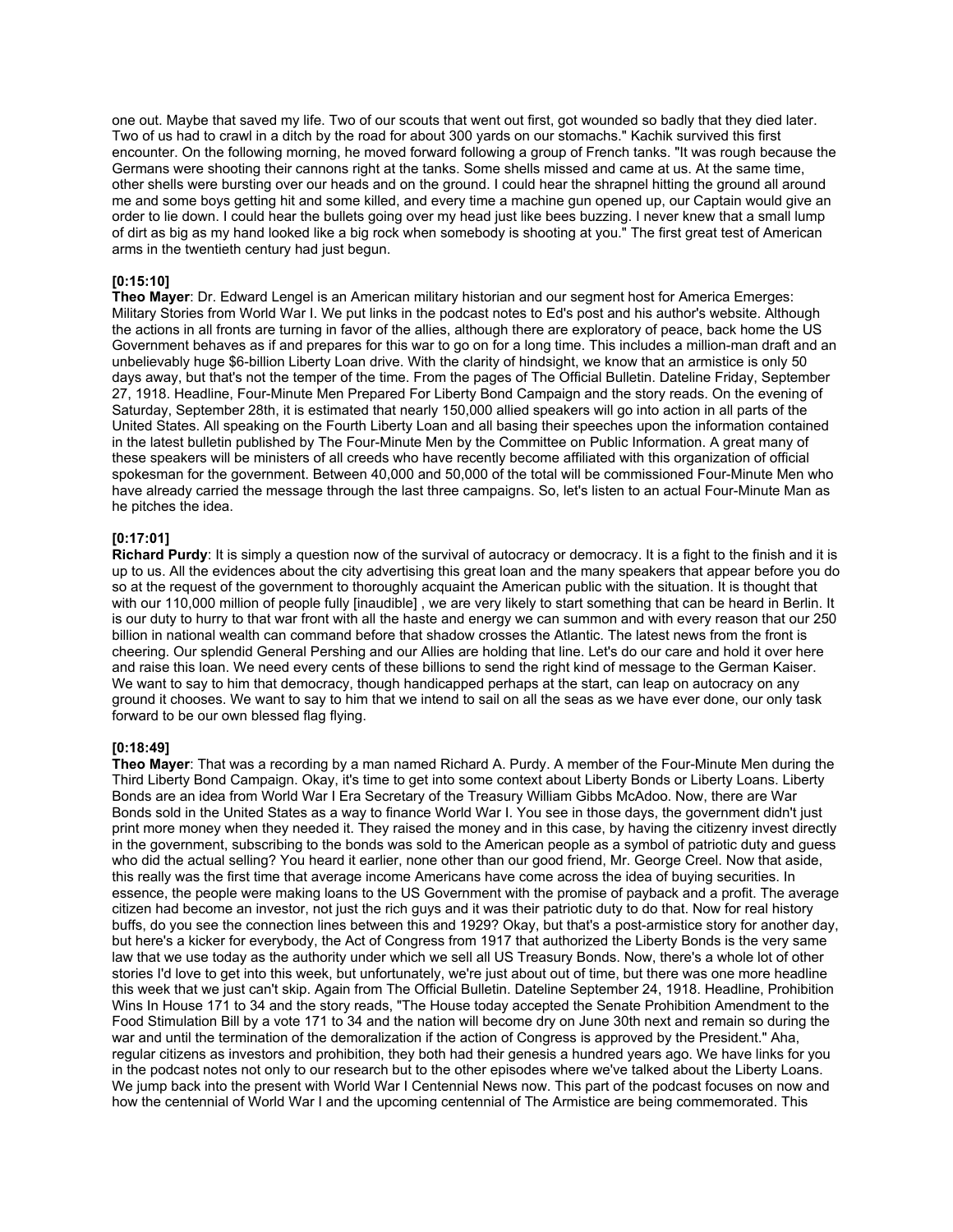week in Commission News, we say goodbye to a friend of The Commission and of The Sentinel, David Shuey, who called himself a history teller, but who you may have seen and if you're lucky enough may have met as a completely convincing living General Pershing. David's wonderful portrayals of Pershing were offered to honor the general's memory and the service of all our veterans who've gone before and since. David was able to literally inhibit the persona of this iconic inspirational leader now to ravel in his glory but to enlighten audiences to bring inspiration and the truth of history to people. Thanks to this dedicated history teller. In our mind's eye we'll always have a vivid vision of Pershing, standing with the dignity of a great leader, sometimes as stride as horse and that's all thanks to David Shuey. David, you yourself will be very much missed. In honor of you, here's an actual recording of General Pershing.

#### **[0:23:04]**

**John Pershing**: Three thousand miles from home, an American army is fighting for you. Everything you hold worthwhile is at stake. Only the hardest blows can win against the enemy we are fighting. Invoking the spirit of our forefathers, the army asks your unshrinking support, to the end that the high ideals for which America stands may endure upon the earth.

## **[0:23:37]**

**Theo Mayer**: Announced just this week, The Armistice centennial events plan for Washington, DC will include a fiveday special opportunity called A First Look: The National World War I Memorial in Washington, DC. Appropriately, the event will be [staged] at the site of the future National World War I Memorial. The public is invited to the site over the five days where we'll set up special exhibitions, rendering, videos, the stunning 10-foot miniature market offering a close-up detailed vision of the future 64-foot long sculpture called A Soldier's Journey. Special commemorative events will be happening all week honoring the 100 cities' 100 Memorial Awardees, states, many special services, veterans of World War I, jazz concert by the James Reese Tribute 369th Experience and much, much more. We'll be publishing a full schedule in details in the coming weeks. And for those of you who are not in Washington, DC, we're putting together a live streaming program for you including from the Sacred Service at the Washington National Cathedral and many of the events at A First Look. The streams will be accessible through The Commission website and through the Bells of Peace app. This week in our updates from the states, we're headed first to the Bluegrass State, Kentucky, to learn about Kentucky in World War I as we're joined by Jana Meyer, associate curator of collections and Jim Pritchard, manuscript cataloger from the Filson Historical Society. Welcome to both of you.

**[0:25:14]**

**Jana Meyer**: Thank you.

#### **[0:25:15]**

**Jim Pritchard**: Good to be with you.

#### **[0:25:16]**

**Theo Mayer**: Well, let's start with a bit of context. Could you introduce us to the Filson Historical Society? What's its genesis? What's the society's goal and mission?

#### **[0:25:26]**

**Jana Meyer**: The Filson is located in Louisville, Kentucky and we are primary a research library and archive. We were founded in 1884 by a group of Louisvillians who loved history and they would get together and present on different historical topics. They also started collecting materials and so our materials are related to the history of Kentucky and the Ohio Valley Region and we've been collecting since 1864. We're the state's largest private historical society.

#### **[0:25:59]**

**Theo Mayer**: How did the Filson Historical Society get involved in the commemoration of World War I?

#### **[0:26:04]**

**Jim Pritchard**: We network with other historical organization in the state and decided to create some exhibits on the centennial of the declaration of war. Mainly, we've sort of focused on the Greater Louisville area and of course other agencies like the Kentucky Historical Society and the state capital also have had programs as well as the Department of Military Affairs and the Governor Centennial Commission.

#### **[0:26:27]**

**Jana Meyer**: We've actually done four different rotating exhibits through the past year and a half at the Filson.

#### **[0:26:34]**

**Theo Mayer**: All right, let's get into the story of Kentucky at World War I. What was the state like in 1916? What was its role in the war effort?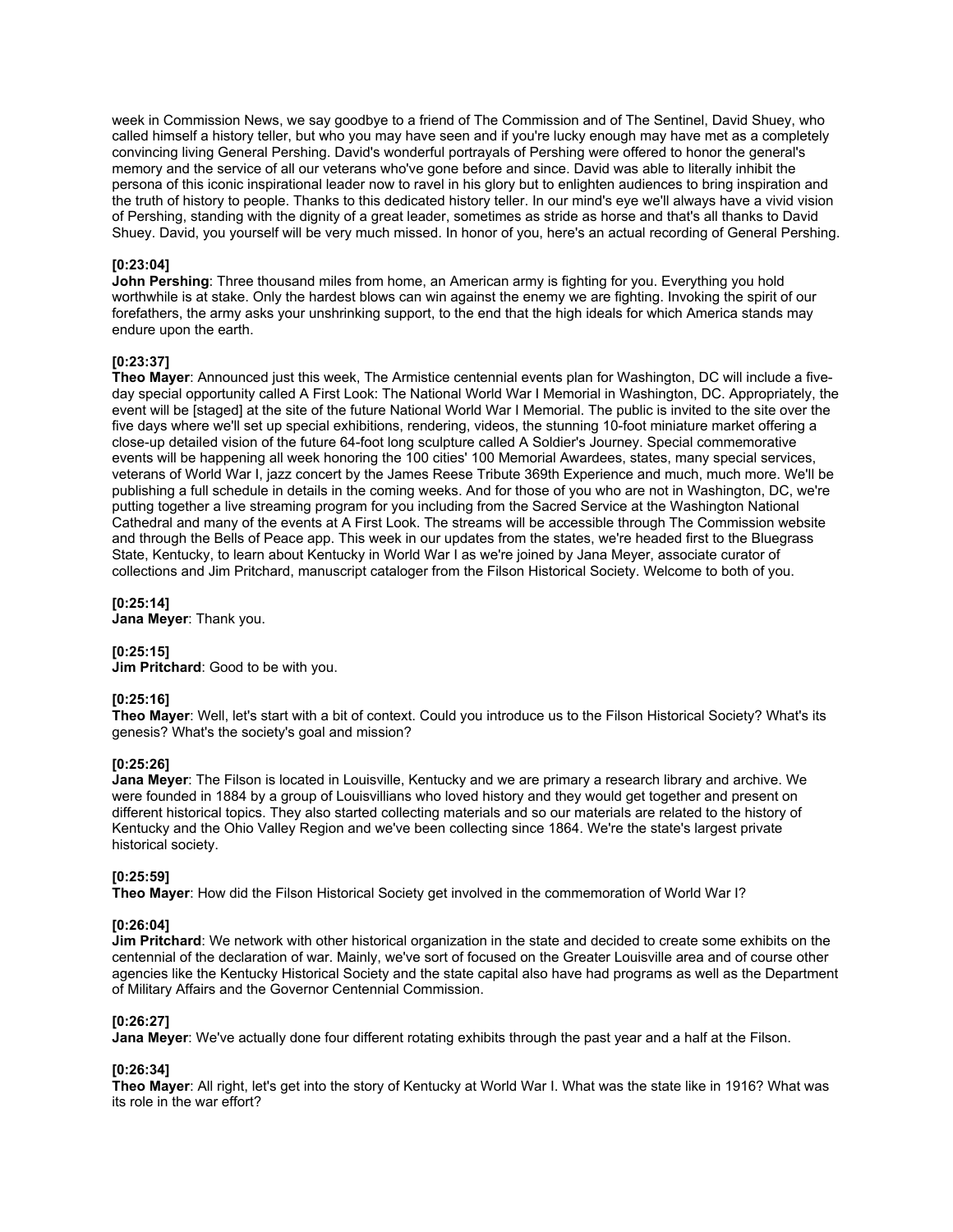## **[0:26:42]**

**Jim Pritchard**: Well, Kentucky was a predominantly rural state at that time. Louisville was the largest urban center with cities like Lexington and Covington across river from Cincinnati and not too far behind in population. Of course, in terms of industry, [inaudible] coalfields in Eastern Kentucky and the Green River Country in Western Kentucky were well underway, we had one foot in the progressive area if you might say and another foot in the discord and violence that plagued the state after the Civil War right up to the early years of the 20th Century. Our governor was assassinated in the capital in 1900 and it almost led to a kind of mini-Civil War in the state. Kentuckians were better divided in many ways as to whether to enter the war or not.

### **[0:27:27]**

**Jana Meyer**: Kentucky had a very diverse population. Actually we had a large German and Irish immigrant population in Louisville and the Northern Kentucky Region and so a lot of these individuals favored neutrality.

#### **[0:27:41]**

**Jim Pritchard**: We also had Henry Watterson, outspoken editor of The Louisville Courier-Journal, one of the nation's leading newspapers. When the war was declared, he penned the famous editorial, "To Hell with the Hapsburg and Hophenzollerns."

#### **[0:27:54]**

**Jana Meyer**: The National Press didn't really cover World War I very much and Watterson was kind of the exception to that. Watterson became very passionate about the war when Belgium was undated and Watterson actually penned two Pulitzer prize-winning articles. He actually penned the Pulitzer-prize winning articles in 1917 right when the United States entered the war.

## **[0:28:21]**

**Theo Mayer**: Kentucky is also the home of Fort Knox. Is that in region?

## **[0:28:25]**

**Jim Pritchard**: Yes, it's not too far south of Louisville. Camp Knox, as it was known during the First World War was an artillery training facility. Over a 125,000 men went through basic training here before they were assigned to regular US Army Units and shipped overseas and were filtered into other units once they reached France.

#### **[0:28:46]**

**Jana Meyer**: Pershing actually considered some Kentuckians some of his best soldiers.

#### **[0:28:50]**

**Jim Pritchard**: Yes, we had our own Sargeant York who is also from Appalachia. Sargeant Willie Sandlin of Hyden, Kentucky was awarded a medal of honor for wiping three German machine gun nest during the Meuse-Argonne Offensive and of course a lot of other Kentuckians received awards. A nurse, Mary Arvin, was decorated by both the French and British Governments for remaining at her post at a field hospital which was under aerial bombardment.

#### **[0:29:15]**

**Theo Mayer**: Do you know what other commemorative projects are ongoing in the state? Do you know what the commemorative plans are for The Armistice?

#### **[0:29:22]**

**Jim Pritchard**: I'm not sure at this point exactly how the state will round out the centennial. I'm sure there will be some type of Armistice Day commemorative program.

#### **[0:29:32]**

**Jana Meyer**: We actually started celebrating Armistice several days earlier because Louisvillians they heard a fire alarm bell ringing and they thought it was the end of the war so we started celebrating in Louisville on November 7th. They knew the end of the war was coming and so we kept celebrating through the 11th when The Armistice was actually signed.

#### **[0:29:53]**

**Jim Pritchard**: Some of the things that we've recently had in the past, Sargeant Sandlin was reinterred a veteran cemetery in his hometown in May and reburied with honors, and of course at the Kentucky State Fair, there was a huge World War I exhibit, sort of an interactive trench warfare display that got a lot of attention.

**[0:30:12]**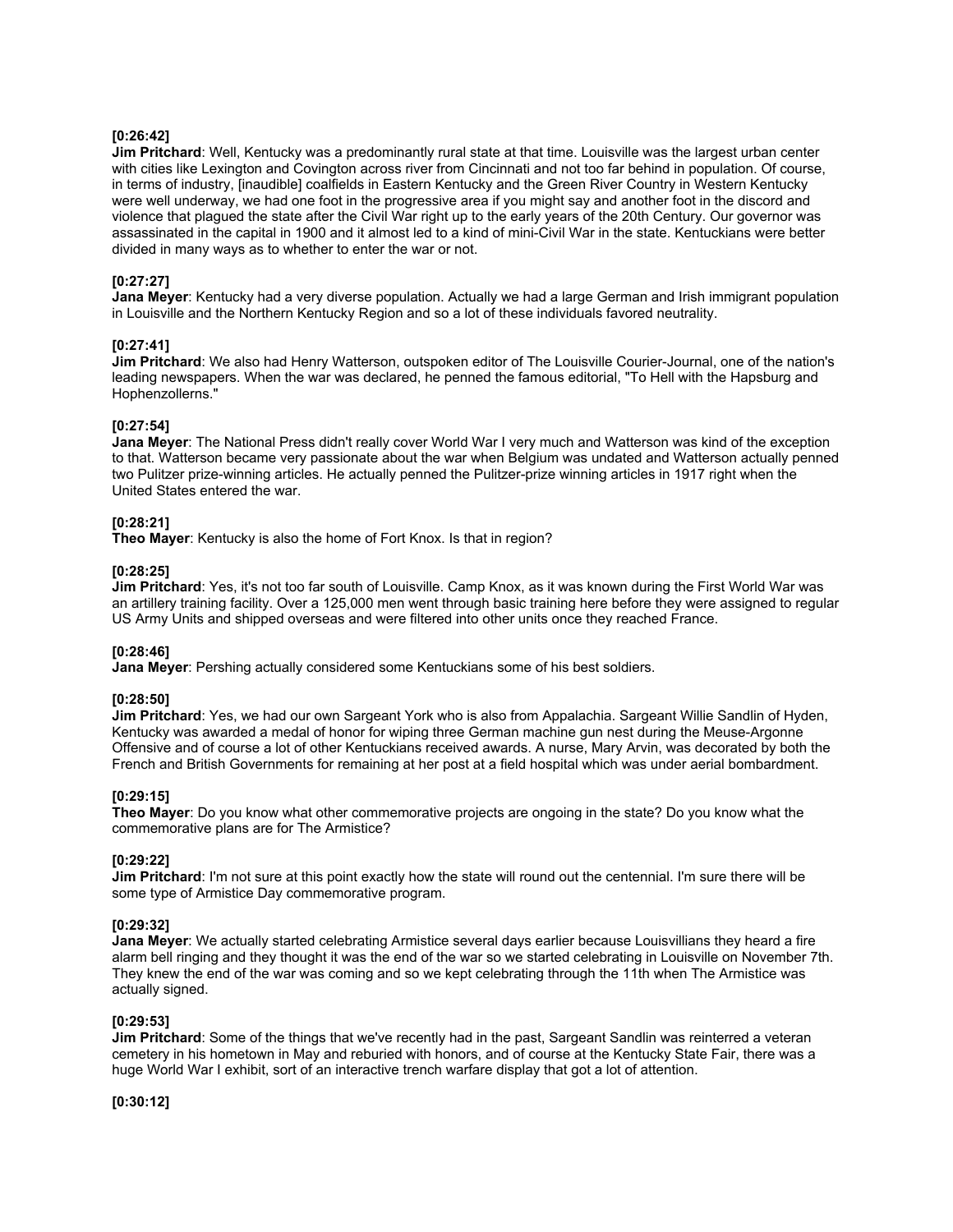**Theo Mayer**: Now, what do you think the most interesting project, the Filson Historical Society has undertaken, relative to World War I?

#### **[0:30:19]**

**Jana Meyer**: One that I really enjoyed that I was involved in was we did an exhibit on a Kentuckian named Jack Speed and he was an amateur photographer and he took his camera with him when he was sent abroad to fight in France and he took some amazing photographs and World War I is interesting because it's actually the first war where you do you have soldiers taking cameras with them into the field.

## **[0:30:46]**

**Jim Pritchard**: We also had a really good exhibit prior to that. Actually, I think this was our first exhibit, Called to Arms. One of the interesting things about that is that we worked very hard to represent the entire community. I was pleasantly surprised to find a couple of local men who lost their lives with the Harlem Hellfighters. They were Kentuckians but entered that new work unit as replacements.

## **[0:31:09]**

**Theo Mayer**: It seems like everyone who starts to dig into the stories strikes gold. The stories are just wonderful. Thank you both for coming on the show.

## **[0:31:18]**

**Jim Pritchard**: You're very welcome.

## **[0:31:19]**

**Jana Meyer**: Thanks for having us.

#### **[0:31:19]**

**Jim Pritchard**: Thanks for having us.

## **[0:31:20]**

**Theo Mayer**: Jana Meyer and Jim Pritchard are from the Filson Historical Society in Kentucky. Learn more about the Society and The Centennial of World War I in Kentucky by visiting the links in the podcast notes. Heading west, we're off to the Beehive State, Utah, to learn more about that state's history during World War I and the commemoration activities there. Here to tell us about it is Valerie Jacobson, the World War I Commission project manager at the Utah World War I Centennial Commission. Valeria, welcome to the podcast.

#### **[0:31:52]**

**Valerie J.**: Thank you.

## **[0:31:53]**

**Theo Mayer**: Valerie, Utah was just barely more than a teenager when America declared war in 1916. It only had been a state for 20 years. What was the state like at the time?

#### **[0:32:03]**

**Valerie J.**: Well, we were mainly agricultural world with mining communities in the state, so with the railroad and the extension of that, we were able to connect most of the rural areas with the state capital and the two major cities along the Wasatch Front, Ogden and Provo with Salt Lake City.

## **[0:32:22]**

**Theo Mayer**: Well, how did Utah respond on the war effort both as a state and from people standpoint?

#### **[0:32:28]**

**Valerie J.**: Well, actually in 1916 with the Mexican American Order War Issue, Utah's National Guard was called up and they were able to be under General Pershing and it was kind of like a dress rehearsal for Utah's National Guard to prepare to be able to fight in World War I. With the Liberty Bond and the war drives, several counties and towns would continually surpass the quotas that they had been asked for. It was kind of like a contest between the towns and the different counties to see who could get more money especially if they were in the mining districts because you have the wealthy mine owners who would donate a lot of money for the war bond clinic drive and things like that.

## **[0:33:14]**

**Theo Mayer**: We have had other guests on from Utah and they described it as a very patriotic state.

**[0:33:19]**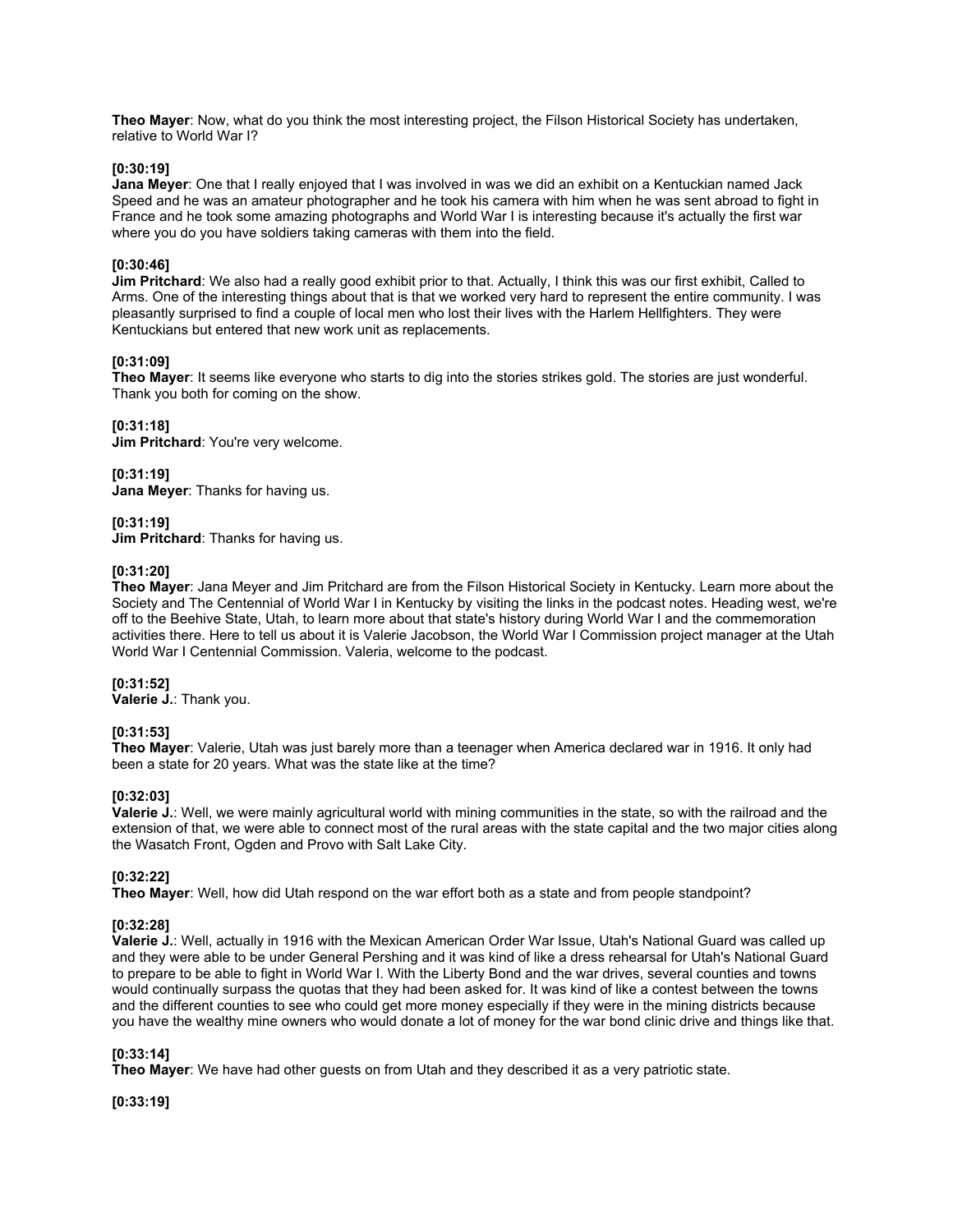**Valerie J.**: It is a very patriotic state. In 1917, our total population was between 400,000 and 450,000 and we had about 21,000 to 25,000 soldiers either volunteer or drafted for the war, so we had just under 5% of our population serving.

### **[0:33:38]**

**Theo Mayer**: That's a really high percentage. Okay, now into the present, tell us a little bit about Utah, the World War I Commission and your programs. It seems like education is a big part of your focus.

## **[0:33:48]**

**Valerie J.**: Education is a big part of our focus. The World War I Centennial Commission is under the direction of the Utah Department of Veterans and Military Affairs and the Utah Division of State History and so between those two, we're trying to focus and bring education and awareness of Utah's involvement in the war throughout the state. Our state legislature, they were able to get a one-time appropriation of funds and we've used those funds to do a couple of projects and also award grants throughout the state. We've successfully awarded 14 grants and we're trying to them whirl so they're not along the major urban areas. One of my favorites is from Emery County which is restoring and cleaning up World War I veteran markers in the cemeteries in seven different in the county and they've involved the communities and the youth in those specific towns.

#### **[0:34:42]**

**Theo Mayer**: Now, you also produced a wonderful document showing where all the memorials around the state are. Could you tell us about that?

### **[0:34:48]**

**Valerie J.**: This document, it's titled Utah's World War I Monuments. It highlights six monuments throughout the state and then at the back there is a list of other monuments throughout the state. Our state actually has five of The Spirit of the American Doughboy statues throughout the state and we wanted to be able to highlight just the different monuments that are in the state to let people know what some of these areas or these monuments, people might just think, "Oh, that's pretty," and they don't know the history behind it. We have these highlighted in the booklet but with the list at the back it lets people know that there might be one closer to their town that they could go and see.

#### **[0:35:28]**

**Theo Mayer**: Now one of those is a project I'm very familiar with from the 100 Cities' 100 Memorials there. They're one of our awardees in Ogden and I've spoken to the project manager, Terry Scow, a number of times over the last few years. They were refurbishing one of the Doughboy statues. That one got one of our grants for restoration and that story by the way for our listeners is in Episode 63 from this past March. That's a really good project and they had some wonderful photography from the time as well.

#### **[0:35:57]**

**Valerie J.**: They actually applied for one of our grants and we were able to award that. The grant money they applied for was for the dais for the statue to stand on. It will granite base and I received pictures from Weber County Heritage Foundation in Ogden who applied for the grant from us. The statue is up in the cemetery already and they'll be having their unveiling on Saturday, November 10th.

#### **[0:36:22]**

**Theo Mayer**: Wonderful! Now, your commission has organized a lot of screenings and events leading up to The Armistice. Can you highlight some of those for us?

## **[0:36:30]**

**Valerie J.**: We have asked different communities and different towns if they know of any events that they have that we could be able to post and some of the grant recipients when they have their event or anything like that we asked them to let us know so that we can post it as well, like the Weber State University History Department had an undergraduate student symposium where it was opened to the public but there was one class that was focusing on World War I and so they gave report on the involvement of the US in World War I and we will be having our commemoration to remember The Armistice on Thursday, November 8th at our state capital at 11:00 in the morning so as not to interfere with other communities who will be having their celebrations on the Friday or Saturday.

#### **[0:37:18]**

**Theo Mayer**: Fantastic! Well, Valerie, thank you for coming in and telling us what's going on in the state of Utah with the commemoration of World War I and its history.

**[0:37:26] Valerie J.**: Thank you.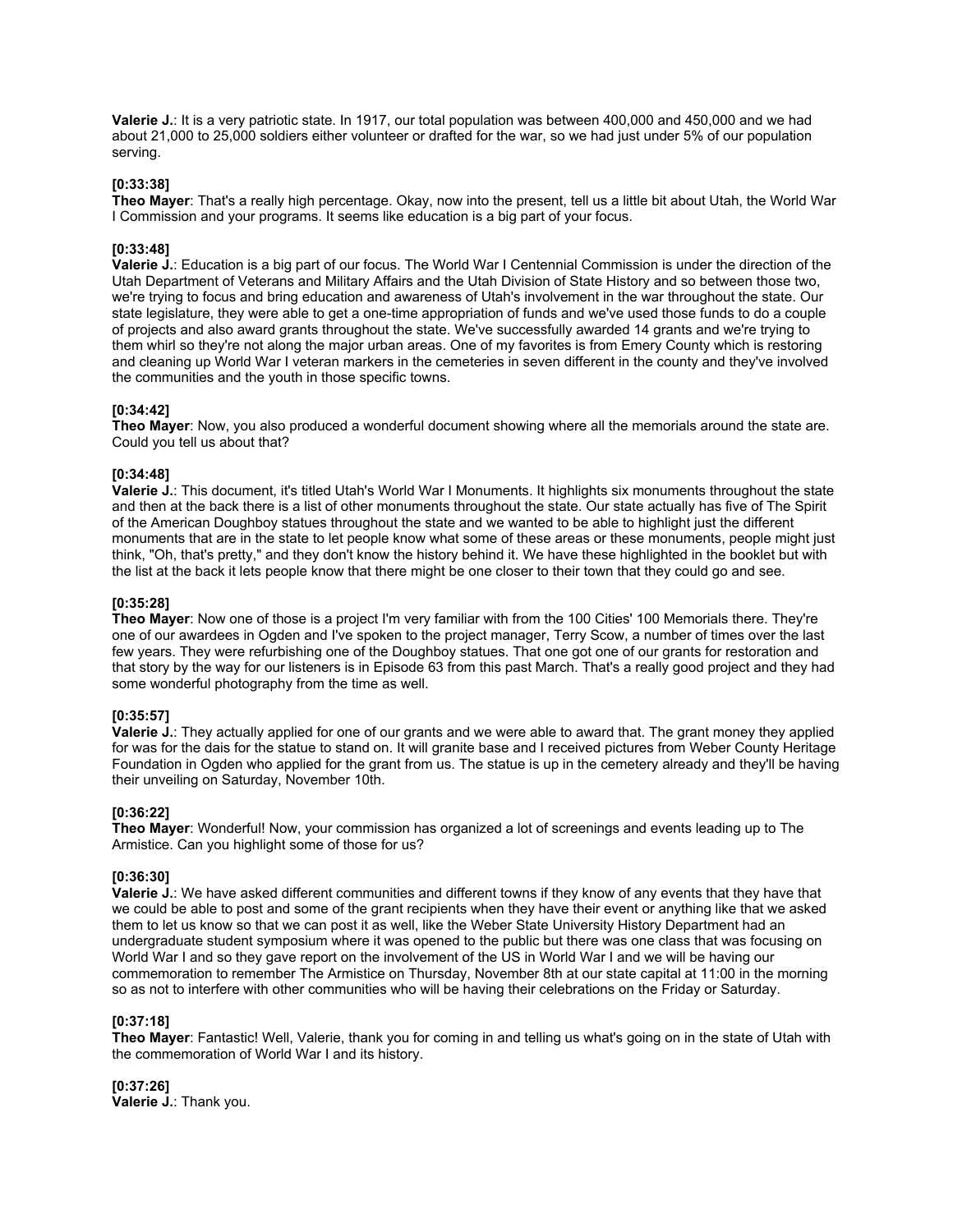## **[0:37:28]**

**Theo Mayer**: Valerie Jacobson is from the Utah World War I Centennial Commission. Learn more about Utah and World War I and the Centennial events there by visiting the links in the podcast notes. This week, our spotlight on the media shines on the new upcoming documentary about the German Air Service, a project born out of one individual's erg to reconnect with their grandfather. Joining us is John Heinsen, filmmaker and grandson of Walter Heinsen, a German aerial photograph in World War I. John is also the producer of Return to Le Cateau, a multiplatform World War I project that also profiles the wartime activities of his grandfather. John, welcome.

## **[0:38:12]**

**John Heinsen**: Thank you. It's wonderful to be here!

## **[0:38:14]**

**Theo Mayer**: John, I want to start by noting to our audience that when I heard about the interview, I was really happy to hear about it because we haven't delved into the German story very much on the podcast. Would you please tell us about your grandfather and what his wartime service was and how the family wind up in the United States?

## **[0:38:29]**

**John Heinsen**: I grew up in Chicago with my grandfather. He was basically like my father, so I was very close to him growing up and he came to the United States in 1925 and lived his whole life here. He very much considered himself an American. He was a very notable photograph in Chicago. His studio, Bunny Graph, was an institution in Chicago for 50 years, but he actually learned to be a photographer in the First World War In the last 18 months of World War I, the draft age was dropped to 16 years old and so what happened was his older brother who did not serve in the war was a photographer and my grandfather was an apprentice to him when he was drafted. Because he had that practical skill, he was saved from the trenches and sent to France as an aerial observer, photographing and making maps of the trenches.

#### **[0:39:16]**

**Theo Mayer**: You're clearly inspired by finding a trove of pictures of your grandfather's images. Can you trace that back to us and how that became such a muse for your creative endeavor?

#### **[0:39:26]**

**John Heinsen**: By trade, I'm a producer and network executive in Los Angeles today and what happened was I have had my grandfather's pictures since he died in 1984 and I've gotten some of the stories from him and what not, and what happened was with the anniversary coming up, I decided I was going to try to find where some of the pictures were taken with very low expectations of finding anything. My son and I who is 15, actually we're in Europe already and we went to Frankfurt. We're going to ride up through Belgium down to Paris trying to find where the pictures were taken. What happened is we got the France the week of the terror in Paris, that horrible time in Paris and so if you recall during that time, they had basically shut down Belgium looking for the bad guys. Because of that, my son and I had to change our entire itinerary but it was only by that luck of fate that we found where the pictures were taken and then has now since become a two-year passion project of mine where I had been to France 10 times since then and have not only found where his pictures were taken but have found out that they are very historical significant and original source material.

#### **[0:40:31]**

**Theo Mayer**: So you found this trove of pictures and that drove you to a story quite obviously and a lot of Americans sort of find heirlooms like that. How was it researching a military history particularly since the sources of your information were in Germany?

#### **[0:40:46]**

**John Heinsen**: The core group of historical photos I have are probably captured within a 10-day window. I have two or three blocks of photos, one of which regards the Battle of Cambrai, which was November of 1917. My grandfather was stationed nearby at [lock a toe] [Bourg-Ceyzériat Airport 00:40:58] which is the famous airfield where the green tails were housed and he was stationed at that airfield during the Battle of Cambrai, and there is a very famous event that has very little written about it where Kaiser Wilhelm had actually gone to in the midst of the Battle of Cambry to talk about the German counterattack that eventually happened on November 30th and won the battle. I have pictures of that meeting that have never been seen before of Kaiser and what's interesting was the handful of photos that were published from that day were actually images that were grabbed from movie cameras that were there. In one of those printed images, you can see my grandfather holding his camera, so it actually places him in the location.

**[0:41:42]**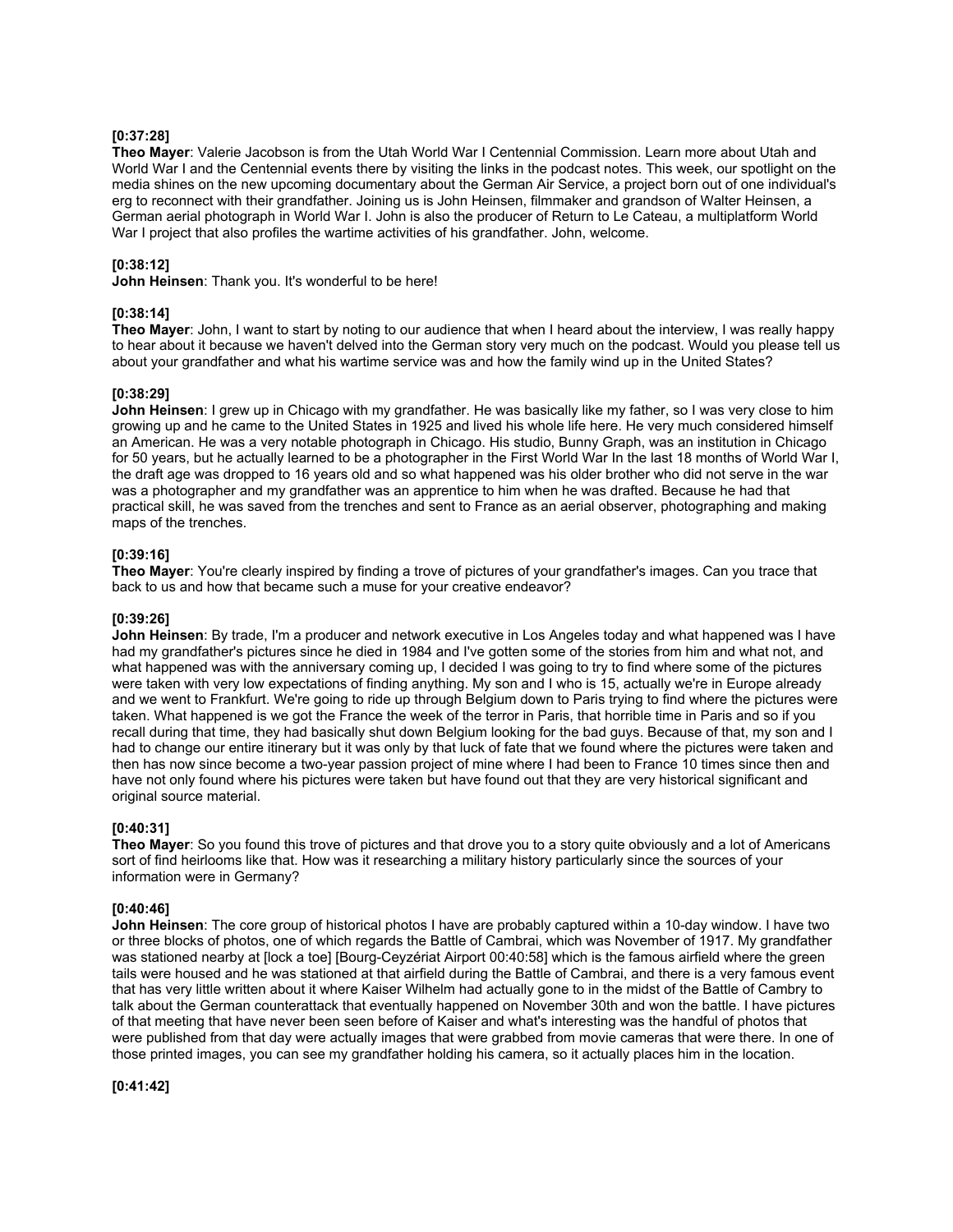**Theo Mayer**: I just want to mention to our listeners that as we've mentioned before, the Battle of Cambrai was really the first major application of tanks and we did do an episode on tanks last week and we mentioned that. It really stunned the German forces, but then of course, they, as you mentioned even in this interview, came back and halted the offensive.

### **[0:42:04]**

**John Heinsen**: In this great tank battle, after the German counterattack of November 30th, the Germans were fascinated by these tanks and so they grabbed every photographer they could and sent them into the field so they could photograph the wrecks of these tanks and study them and the historians that I met on the ground in France, what they were able to validate for me very quickly was the fact that these photos had never been seen before. They can even date my photos between November 30th and December 4th because on December 5th, the battle ended when it snowed and none of my pictures have snow and so through this, I've been able to replicate literally where you spent those 10 days in the midst of this Battle of Cambrai and I was invited last November to actually speak as part of the Official Commemorations in Cambrai and that particular point is what led me know to my documentary film.

## **[0:42:52]**

**Theo Mayer**: So we've dug a lot into the context, but can we know about the film?

#### **[0:42:57]**

**John Heinsen**: So the film is actually not about anything that I spoke about. Interestingly enough, in my search for a vision for the documentary, somebody gave me great advice, "Don't do documentaries about dead people. Do it about living people," and so one photograph of my grandfather has taken during the German encounter back of Cambrai is the source of this because for my grandfather, like a lot of artists of his generation, they were pacifist. They were very antiwar. All that kind of stuff, and so I really wanted to find a way to not only memorialize my grandfather but all the men of this generation. I mean if you spend time in the field, the one thing you realize is that there really were no winners. It was just horrible and so I have this one pictures of 30 British prisoners that were captured during this German counterattack. My goal is with this photograph that's never been seen before is that this photo is going to be revealed the week of November 11th as a symbol of peace and forgiveness a hundred years later, the descendent of a German is going to bring these 30 men home with this photograph. My grandfather at the time he took these photos was 17 years old. He was a child and so to imagine my 15-year-old today playing videogames about World War I, here's the opportunity to tell the story of a soldier not shooting with his gun but shooting with his camera. In terms of my project it really is a grassroots project. I'm funding it all myself and that's why I'm really putting this out there to the community because I think there would be a lot of interest. My documentary is going to actually be crowd source.

## **[0:44:27]**

**Theo Mayer**: Thank you very much, sir.

## **[0:44:29]**

**John Heinsen**: I really appreciate it.

# **[0:44:30]**

**Theo Mayer**: John Heinsen is as filmmaker and the grandson of a photographer who at age 17 became a German aerial photographer in World War I. Learn more at the links in the podcast notes. This week on World War I War Tech, rather than focusing on life-taking technology, we thought it would be good to turn our focus to a technology that saved countless lives in the past century. Blood transfusion. At the opening of the 20th, blood transfusions were really risky for both the patient and the donor. They can only be done directly from donor to patient because there was no way to physically store the blood and then there was the tendency for the blood to clot, clogging the equipment involved in the transfusion. Even though the scientists that had already established the A, B and O Blood Groups, well they didn't really know how they interacted or what would always happen. The bottom line is that at this time at the beginning of World War I, a lot of physicians, especially those in Europe where pretty skeptical about transfusions. A couple of discoveries during World War I changed it. The first was the discovery that a compound called sodium citrate, a chemical combo of salt and acids could be used to stop the blood from clotting. A professor, Luis Agote, in Buenos Aires was the first one on the case. Then a couple of researchers, Payton Rous and JR Turner, Jr. From The Rockefeller Institute in New York found that if you added dextrose, a kind of a sugar to the solution that you could store the blood for a few weeks. The proper use of salt, acid and sugar really changed things. Now, when America entered the war in 1917, a lot of physicians familiar with these improvements headed to the battle front. Among these was a British-born American officer, Oswald Robertson who's created with the second discovery necessary for sustained blood transfusion. Really obvious now but not then that you can refrigerate the blood and then you can transport it. He's credited for coming up with the first rudimentary version of the blood bank, involving the repackaging of ammunition boxes into holding containers and then lining them with ice and saw dust to preserve the blood inside. By the end of the war, Robertson's method had become so successful that he opened a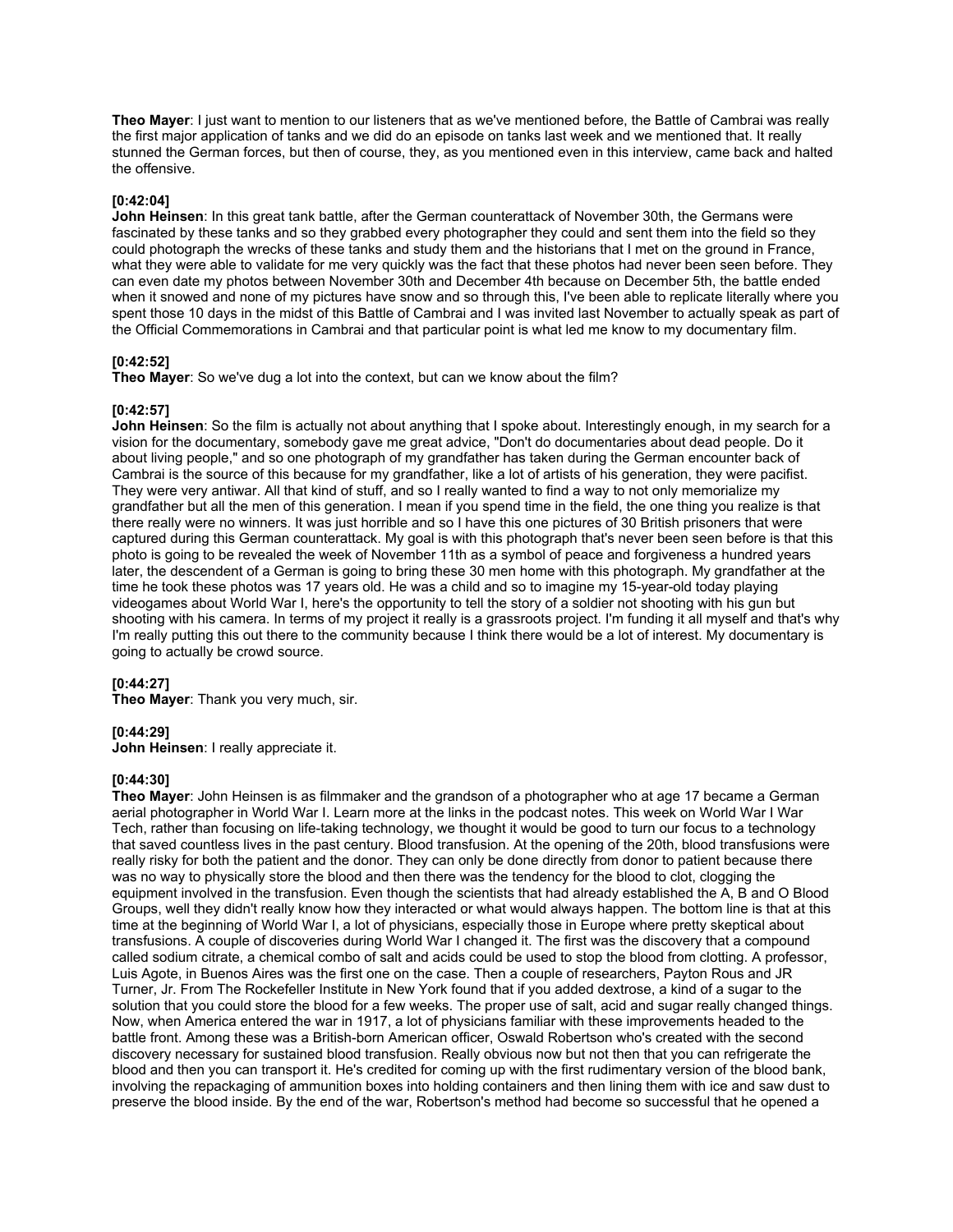school to teach potential medics the art of blood transfusion. Although it's impossible to tell how many soldiers received blood transfusion on the Western Front, it's certain that many combatants did as well as the approximately 500 million Americans who continued to receive them every year now and they all owe their successful operations to the work of these men from World War I. It's another legacy from the war that changed the world and this week's World War I War Tech. Learn more from the links in the podcast notes. Now for our feature speaking World War I where we explore today's words and phrases that are rooted in the war. Now we are casting around trying to find some appropriate word for this week with all the soldiers in combat and all the action and we decided that we would reprise a term from way over a year ago because well first of all most of you weren't listening to us then and we really like this one. The word is cooties. Yeah, the term cooties does go back to World War I when soldiers lived in some really horrid conditions that included being covered in lice. Using a lighter to burn lice and their eggs out of the seams of your clothing was a daily pastime for a lot of soldiers when they weren't shooting or ducking bullets and bombs. As a nickname for body lice, cooties first appeared in trench slang around 1915. The term is apparently derived from the cootie, a kind of water fowl known for being infested with lice and other parasites and I'm not sure I wanted to know that, but here's a fun second name for cooties. They're also known as arithmetic bug. Really? Yeah, really. Because here we go, they added to your troubles, they subtracted from your pleasures, they divided your attention and they multiplied like crazy. Cooties, you really don't want them and they are this week's word for Speaking World War I. See the podcast notes if you really think you need to know more. In articles and posts where we highlight the stories you'll find in our weekly newsletter, the dispatch. Headline: Centennial Ceremony Set September 23 in France for Meuse-Argonne Offensive, Largest Battle in US Military History. Read more about what's planned to honor those who fought and fell during the Meuse-Argonne Offensive, the largest battle ever in the history of US Military which involved well over a million people, almost a thousand aircraft and 400 tanks. Headline: Alice Paul and suffrage movement during World War I. While the terrible bloody battle raged in Europe in the autumn of 1918, a titanic political battle was also coming to a head back in the United States. The fight for women's suffrage. A leader in that campaign was Alice Paul who was empowered with her outrageous belief that men and women were equal. Headline: Michael Wilson opens One Man One War 100 years Art Exhibition. Michael Wilson is a visual artist and a military veteran who has created a remarkable new World War I-themed art exhibit with a schedule showing at the Cedar Rapids Museum of Art Cedar Rapids, Iowa from September 15th to December 30 of 2018. Right blog, this week's post, "Blessed are they that have some longing." This week, Mark Facknitz, a member of the Historical Advisory Board of The Commission tells the complicated story of how the cemetery at San Mihiel came to be and the various narratives that San Mihiel Memorial offers for those who came to grieve that were dead. Finally, our selection from our World War I merchandise shop. Our featured item this week is our US Army Woolen Blanket. Still probably made in the USA by Woolridge Inc., the oldest continuously operating woolen mill in the United States. The blankets were originally purchased by the US Military to supply to our troops. Now originally meant to be used by soldiers in their barracks, this limited edition blanket features a heat-marked US emblem in the center and a fabric label commemorating the US Centennial of World War I. Links to our merchandise shop and all of the articles that we've highlighted here are in the weekly dispatch newsletter. Subscribe at ww1cc.org/subscribe. You can also send us a link request with a tweet to @theww1podcast or follow the link in the podcast notes. And that brings us to the Buzz. The Centennial of World War I this week in social media with Katherine Akey. Here are Katherine's tweets for this week.

#### **[0:52:00]**

**Katherine Akey**: This past week saw a commemorating at San Mihiel as well as other events like Camp Doughboy on Governor's Island in New York. This means that social media was filled with a daily [inaudible] of images, videos, and stories from all across the world and this steady flow of amazing images of reenactors, of solemn commemorative events. It can be overwhelming a bit and also hard to keep up with and it's going to continue as we head in the Meuse-Argonne Offensive and the Centennial of the Armistice. Fear not, we have a few great tips and resources for you. First and foremost, consider following our accounts. We consistently share and repost images and stories from other amazing World War I social media feeds. Links to our Twitter accounts, our Instagram and our Facebook are in the podcast notes. Additionally, you can follow the events in Europe by visiting our International Commemoration Page at ww1cc.org/international. A page that collects and displays posts from all across social media in one spot. You can also visit ww1cc.org/social to see a collection of all our social media post in one spot, not just those highlighting the events in Europe. That's it for The Buzz this week. We hope you take some time to check out the amazing images and posts from the last week by visiting the links in the podcast notes.

#### **[0:53:30]**

**Theo Mayer**: And that wraps up Episode Number 90 of the award-winning World War I Centennial news podcast. Thank you for listening. We also want to thank our guests, Mike Shuster, the curator for The Great War Project blog. Dr. Edward Lengel, military historian and author. Jana Meyer and Jim Pritchard from the Filson Historical Society in Kentucky. Valerie Jacobson, the World War I Commission project manager at the Utah World War I Centennial Commission. John Heinsen, citizen historian, researcher and filmmaker. Katherine Akey, World War I photography specialist and line producer for podcast. Many thanks to Mac Nelson and Tim Craw, our interview editing team. JL Michaud research and Rachel Hurt our fall intern. It's a great team and I'm Theo Mayer, your producer and host. The US World War I Centennial Commission was created by Congress to honor, commemorate and educate about World